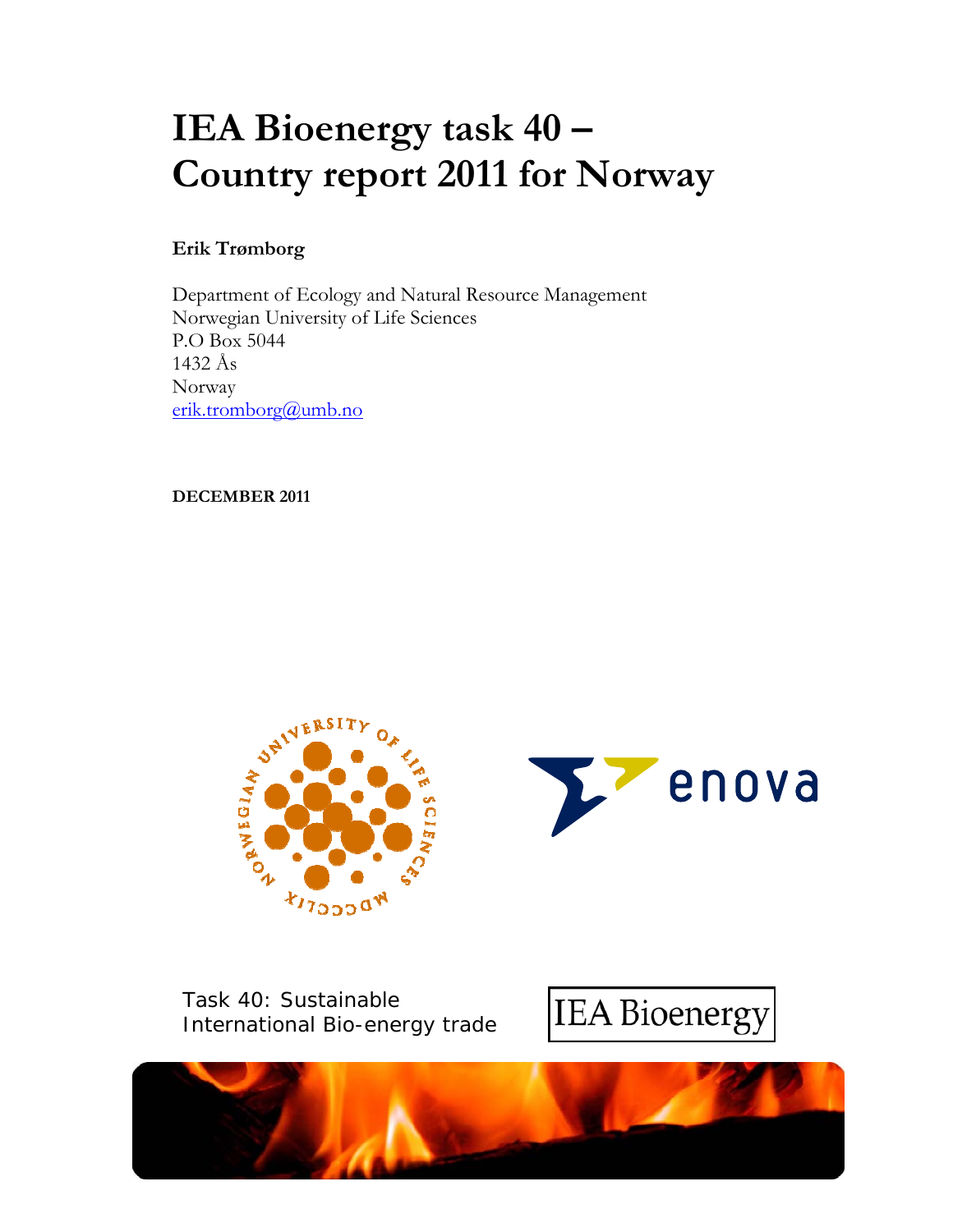#### **EXECUTIVE SUMMARY**

This report is a part of the work of IEA Bioenergy Task 40 working group-"Sustainable International Bioenergy Trade: Securing Supply and Demand" and gives a picture of the situation regarding bioenergy in Norway for the year 2010. Previous country reports for Norway are available at ww.bioenergytrade.org.

Norway has large resources of oil and gas. Oil and gas extraction including services accounted for 20% of GDP in Norway in year 2010. The production of hydro electric power is also high in a European scale; the Norwegian production corresponds to about 40% of the production in EU 27. The net domestic energy consumption is only about 10 % of the production of primary energy carriers. Bioenergy constitutes 7% of the domestic consumption, electricity 51% and fossil fuels 42%.

Norway's targets for GHG emissions are to reduce the annual emissions by 15–17 million tons of CO2-equivalents by 2020 – adjusted for carbon stock changes in forests – and to become carbon-neutral by 2030 . Measures in the field of renewable energy and energy efficiency will play an important role for fulfilling these targets. Preliminary estimate of the share of renewable in domestic energy consumption is 62% for 2010 but implementation of the EU directive regarding the use of energy from renewable resources (RES) will force Norway to increase this share. The recent negotiations with EU defined a RES target of 67.5% by 2020. The government has proposed a national target of 50 PJ (14 TWh) increased use of bioenergy by 2020, almost a doubling of the current production. A strategy plan which outlines and coordinates necessary measures in order to reach the bioenergy target was lunched April 1. 2008. Measures in the field of bioenergy are divided among different policy areas, where environment, energy, agriculture, forestry and rural development are the most important. The need for increased energy security, as the hydro electric power production varies according to rainfalls, is another major factor for the political attention on bioenergy.

Statistics Norway reports the total bioenergy consumption in 2010 to be 61.6 PJ including biomass use in district heating. About 50% of the consumption is heat produced in wood stoves in private households, 25% is biomass in district heating and 25% is use of biomass for internal heating and drying in industries (mainly forest industries). About 60% of the households in Norway have furnaces for solid fuel, mainly wood stoves. The use of wood pellet plays a minor role in the heat market.

Less than half of the annual growth of roundwood in Norway is harvested annually, hence forest resources represents the major potential for increased bioenergy production in Norway. The sustainable potential use of biomass for energy production is uncertain, but are estimated to be around 140 PJ (39 TWh), close to a threefold of the current production. The potential will be larger if more of existing roundwood harvest is directly used for energy production in stead of use by the forest industries. Agricultural land can also be used for energy crops, but limited availability of agricultural land limits the potential (agricultural land covers 3.2% of total land area). The theoretical potential, if all biomass resources where used for energy production, would be around 180-210 PJ (50- 55 TWh).

Norway has a relatively high price levels both for wood and labour compared to other European countries. As a result, prices of biofuels are also relatively high compared to other countries. Norway is a significant importer of wood. The main part of the import is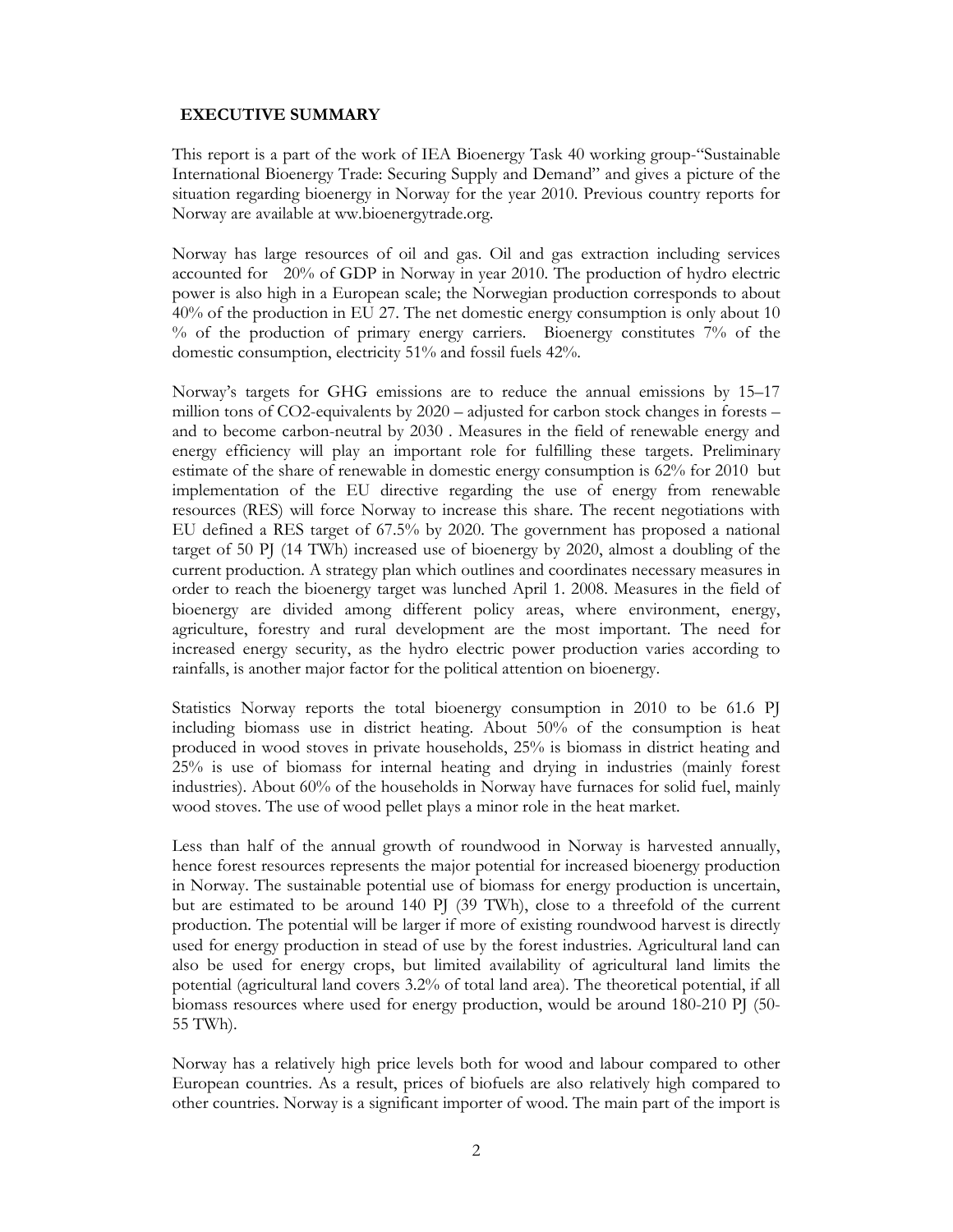used for pulp and paper production. A fraction of the imported wood are utilised for energy production, either directly (wood fuel) or indirectly through use of bi-products like bark, sawdust and black liquid. The availability of biomass is in general no barrier for energy production in the short run, increasing demand will however effect prices and hence profitability of energy production.

The main barriers for increased use of bioenergy in Norway are relatively low prices of electricity in relation to the investment costs for bioenergy systems. Air to air heat pumps play an increasing role in detached houses and larger heat pumps with heat exchange to ground or sea water as a major competitor to biomass systems. In existing buildings, increased used of bioenergy is in the short run limited to current infrastructure, water born heat distribution and chimneys in private households. 75% of the buildings for living and 50% of the buildings in the service sectors are based on heating by electric space heaters. The total economic potential for heating is estimated to around 100 PJ. Other barriers are lack of know-how in the value chain for bioenergy, including contractors, politicians, consultants and consumers.

The opportunities for bioenergy in Norway is availability of domestic biomass resources, increasing demand for renewable energy, more political attention and incentives and increased resources for R&D for development of more efficient value chains including appropriate technology for sustainable biomass supply and energy conversions appropriate for Norwegian buildings. Some years ahead, second generation biofuels based on forest resources can be an opportunity for increased use of bioenergy in Norway.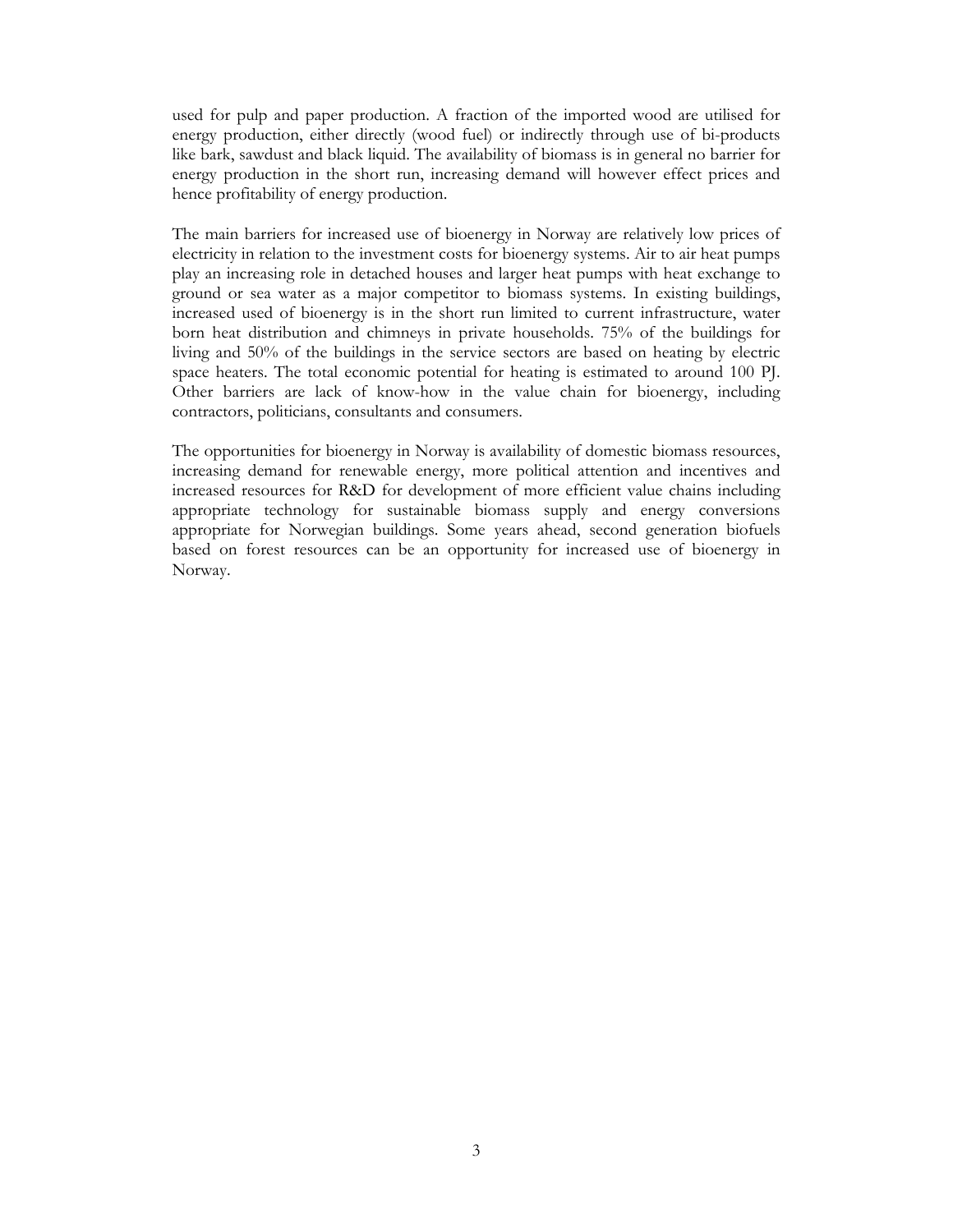# **CONTENT**

| 1.                                                             |  |
|----------------------------------------------------------------|--|
|                                                                |  |
|                                                                |  |
|                                                                |  |
|                                                                |  |
|                                                                |  |
| 2.                                                             |  |
| 3.                                                             |  |
|                                                                |  |
|                                                                |  |
| <b>CURRENT AND EXPECTED FUTURE ENERGY USE OF BIOMASS</b><br>4. |  |
|                                                                |  |
|                                                                |  |
| 5.                                                             |  |
| 6.                                                             |  |
| 7.                                                             |  |
|                                                                |  |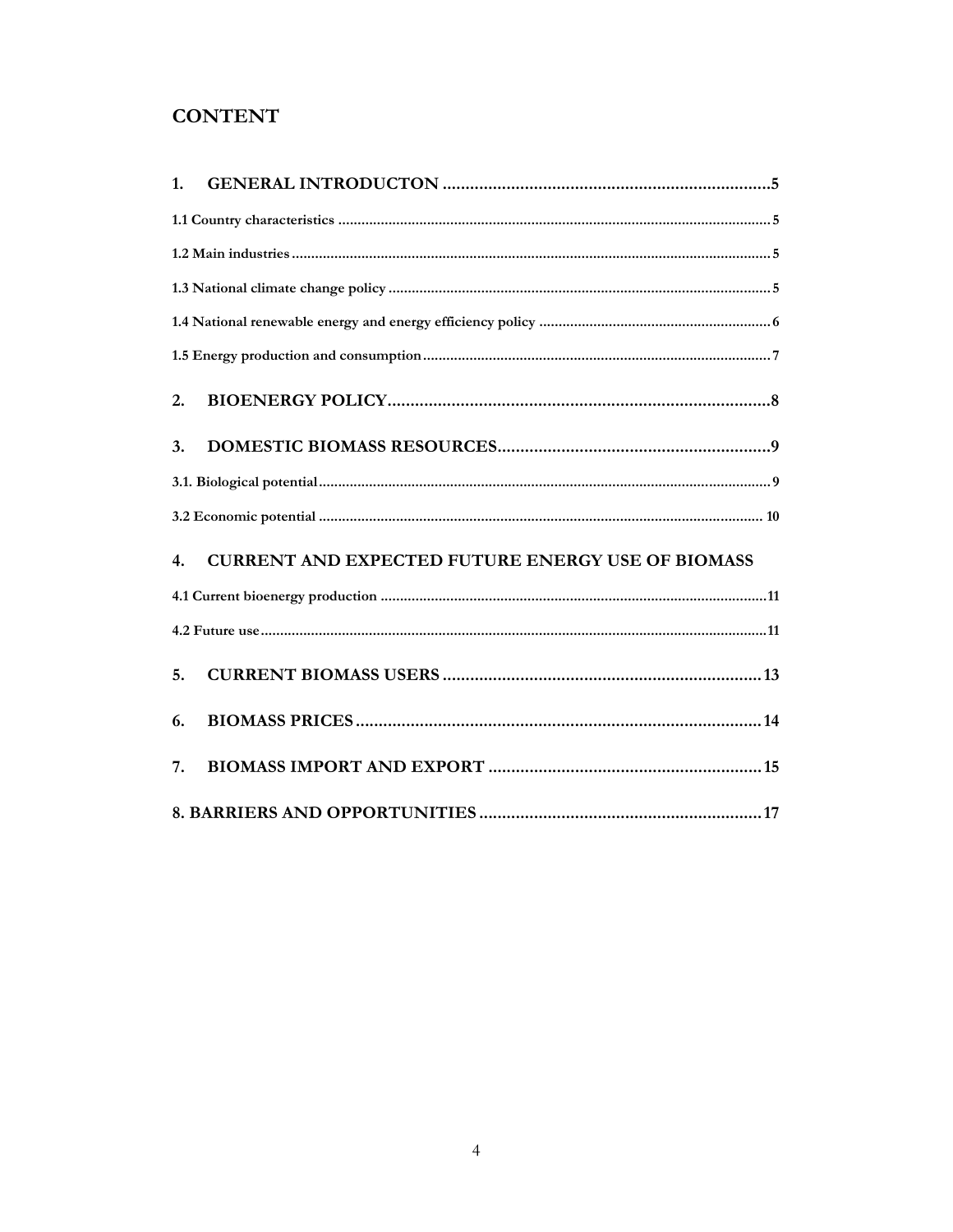## **1. GENERAL INTRODUCTON**

#### **1.1 Country characteristics**

With a land area of 304 280 km2 and 4.9 million inhabitants, Norway has the lowest population density in Europe after Iceland, with 15 inhabitants per  $km^2$ . A rough climate, poor soil and difficult terrain mean that a large part of the country is unsuitable for settlements or agriculture. Almost 80 per cent of the population live in urban settlements, where the population density is  $1\,595$  per km<sup>2</sup>. Most of the pressure on areas is therefore concentrated around urban settlements and adjacent agricultural and forest areas. However, the pressure is also increasing in sparsely populated areas due to the construction of roads, holiday houses and power lines etc.

The real GDP declined from 2008 to 2009, but increased by 0.7% in 2010 (real prices). Oil and gas extraction including services accounted 20% of GDP in 2010 (Statistics Norway 2011).

#### **1.2 Main industries**

Table 1 shows the economic importance of selected sectors in Norway.

| Sector/industry                                  | Percentage of total GDP |  |
|--------------------------------------------------|-------------------------|--|
| Agriculture, forestry and fishing                | $2\frac{0}{0}$          |  |
| Manufacturing, mining, electricity, building and | $15\%$                  |  |
| construction                                     |                         |  |
| Oil and gas extraction including services        | $20\%$                  |  |
| Communication and transport                      | $4\%$                   |  |
| Other services                                   | $354\%$                 |  |
| VAT etc                                          | $11\%$                  |  |
| General government                               | $16\%$                  |  |
| Commodities, vehicle repairs                     | $7\frac{0}{0}$          |  |

**Table 1. Share of GDP by kind of main activity in Norway 2010.** 

Source: Statistics Norway 2011. National accounts: www.ssb.no

#### **1.3 National climate change policy**

On 28 March 2008 the White Paper on Norwegian Climate Policy was adopted by Stortinget (The Norwegian Parliament) with several amendments which strengthen both the emission reduction targets and the measures in order to reach them.

The Norwegian climate change targets are to become carbon-neutral by year 2030 and to reduce the annual greenhouse gas emissions by 15–17 million tons of CO2 equivalents by 2020, including carbon uptake in forests. This implies that about two thirds of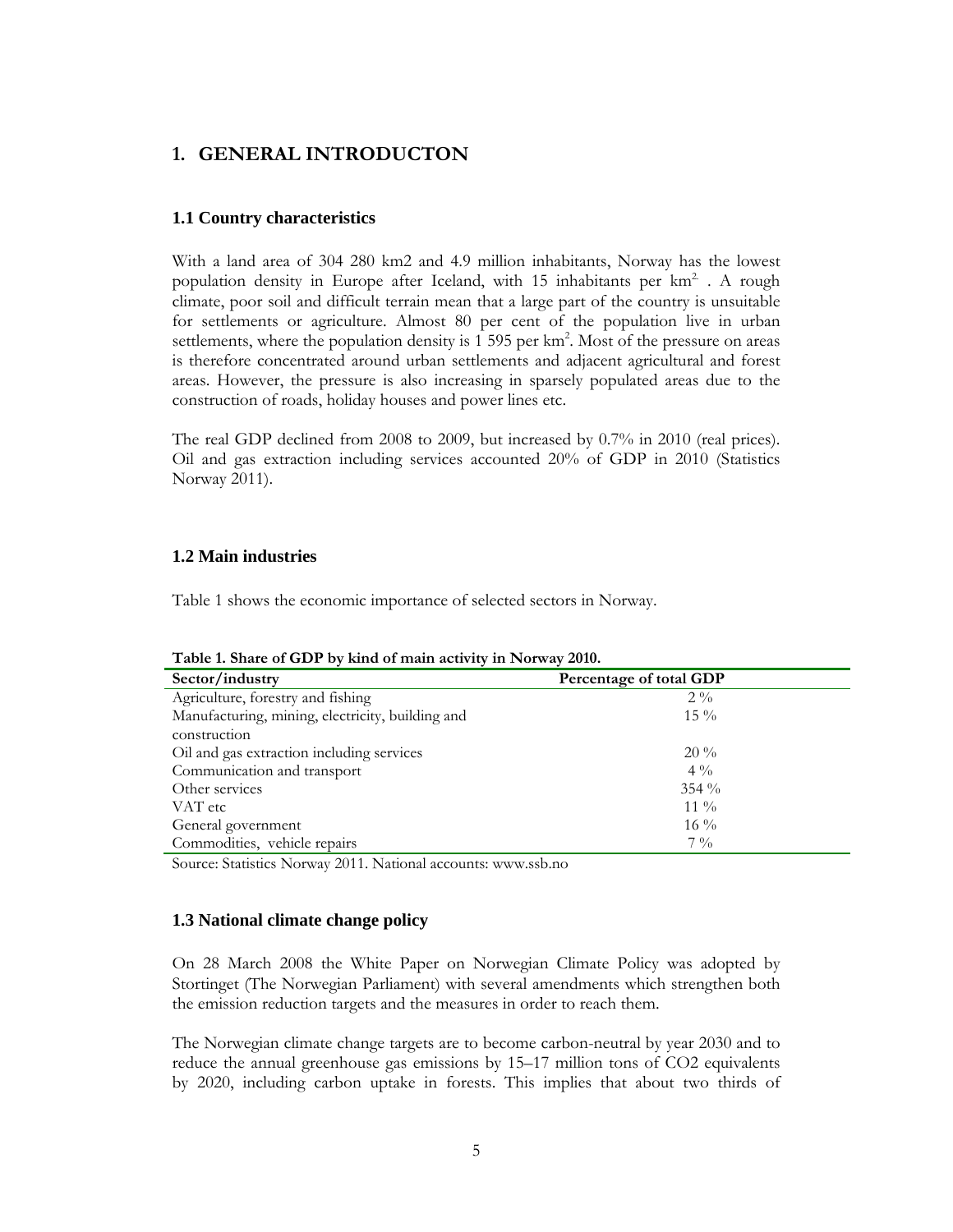Norway's total emissions reduction has to be made nationally. In 2005 the Norwegian greenhouse gas emissions was 54 million tons  $CO<sub>2</sub>$  equivalents.

The green house gas reduction targets will be reached through broad and general economic measures,  $CO_2$ -emission credits and  $CO_2$ -tax, and a set of specific measures within different sectors and industries.

Measures in the field of renewable energy and energy efficiency will play an important role for fulfilling the green house gas reduction targets. Among others, the research budgets for renewable energy, energy efficiency and carbon capture and storage have increased steadily the last years including establishment of around 10 research centers for renewable energy including one for bioenergy. The Government has also established a common green certificate market where the countries have agreed to produce 95 PJ (26,4) TWh) of new renewable electricity within 2020. Half of it shall be produced in Norway and it is expected that hydroelectric and wind power will be the main technologies for fulfilment of this target in Norway.

#### **1.4 National renewable energy and energy efficiency policy**

The Norwegian Government has sett a concrete target for increase in renewable energy production and energy saving. The target is to increase the production of environmental friendly energy or to save energy equivalent to 40 TWh/144 PJ within 2020 compared to 2001. In comparison the total domestic energy consumption was approximately 225 TWh/810 PJ in 2006. The share of renewable in domestic energy consumption was 62% in 2008. Implementation of the EU directive regarding the use of energy from renewable resources (RED, EU, 2009) will force Norway to increase this share and Norway has agreed to increase the renewable share to 67.5%. I 10% renewable energy share in the transport sector by 2020 is also likely to be implemented.

The main measures in order to reach the target are investment support and information and advisory services. The measures are partly financed by a levy on the distribution tariff for electricity, yearly yield from a governmental fund and additional grants over the state budget. The levy corresponds to approximately NOK 700 million pr. annum. The governmental fund, which has a capital of NOK 10 billion, was increased to NOK 20 billion in 2009, this gives a yearly yield of approximately 440 million 2009 and 880 million pr. annum from 2010. All together between 1,5-1,6 billion will be allocated for investment support to renewable energy and energy saving from 2010. In 2009 another 1,2 billion has been added to the budget in order to battle the financial crises in the renewable energy sectore. In total approximately 2,6 billion will be allocated in 2009. The funds will be managed by Enova SF, which is a state owned company which is established solely for the purpose of managing the funds and rune the measures. Enova was established in 2002 and operates on a contract with the Ministry of Petroleum and Energy. The contract specifies quantitative targets for how much renewable energy and energy saving that should result from Enova's effort. According to today's contract Enova should contribute to at least 4 TWh/14,4 PJ increased production of central heating based on renewable sources of energy, including heat pumps and waste heat, and 3 TWh/10,8 PJ increased production of wind power. The heating target of 14,4 PJ will be reached by the end of 2009.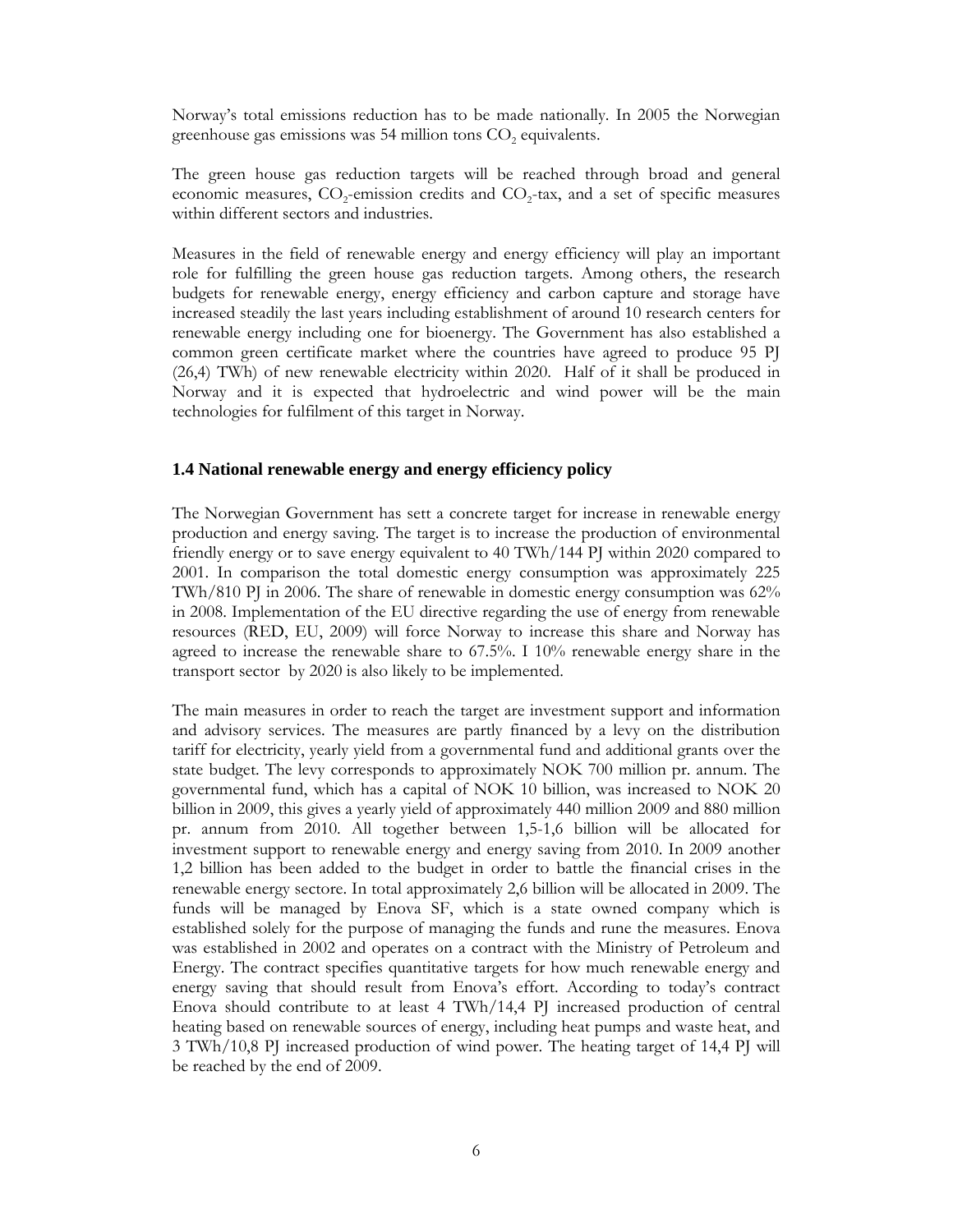In order to strengthen the efforts for increased use of bioenergy a strategy plan has been launched, see the bioenergy policy section for further references.

#### **1.5 Energy production and consumption**

Large resources of oil and gas make Norway an energy nation. The production of hydro electric power is also high in a European scale, the Norwegian production in 2009 corresponds to 39% of the production in EU 27 and 7.3% of the total renewable energy production in EU-27 (Eurostat 2011). As seen by Table 2 the net domestic energy consumption is only about 8% of the production of primary energy carriers. Bioenergy constitutes 6% of the domestic consumption, electricity 49% and fossil fuels 45%.

Norway has a high share of electricity in its energy consumption (Figure 1). Power consumption per capita is roughly 10 times the world average. Reasons for this include extensive power-intensive manufacturing, and the fact that electricity is a more common source of heating than in other countries.

| Energy source       | Production of<br>primary energy<br>carriers | Net domestic<br>consumption |
|---------------------|---------------------------------------------|-----------------------------|
| <b>Biofuels</b>     | 61.6                                        | 62.5                        |
| <b>Fossil</b> fuels | 8210.9                                      | 335.3                       |
| Electricity         | 427.8                                       | 408.3                       |
| Total               | 8700.3                                      | 806.7                       |

**Table 2. Energy production and domestic use and heat market 2010 (PJ). Source: Statistics Norway (2011).** 

Sources: Statistics Norway (www.ssb.no). The difference between primary energy carriers and net domestic consumption is caused by international trade, consumption in energy sectors, consumption in energy sectors, losses in distribution etc.

The energy balance for 2010 shows a stable use of biomass in Norway.



**Figure 1. Energy consumption by sector 2010 (PJ). Source: Statistics Norway (2011)**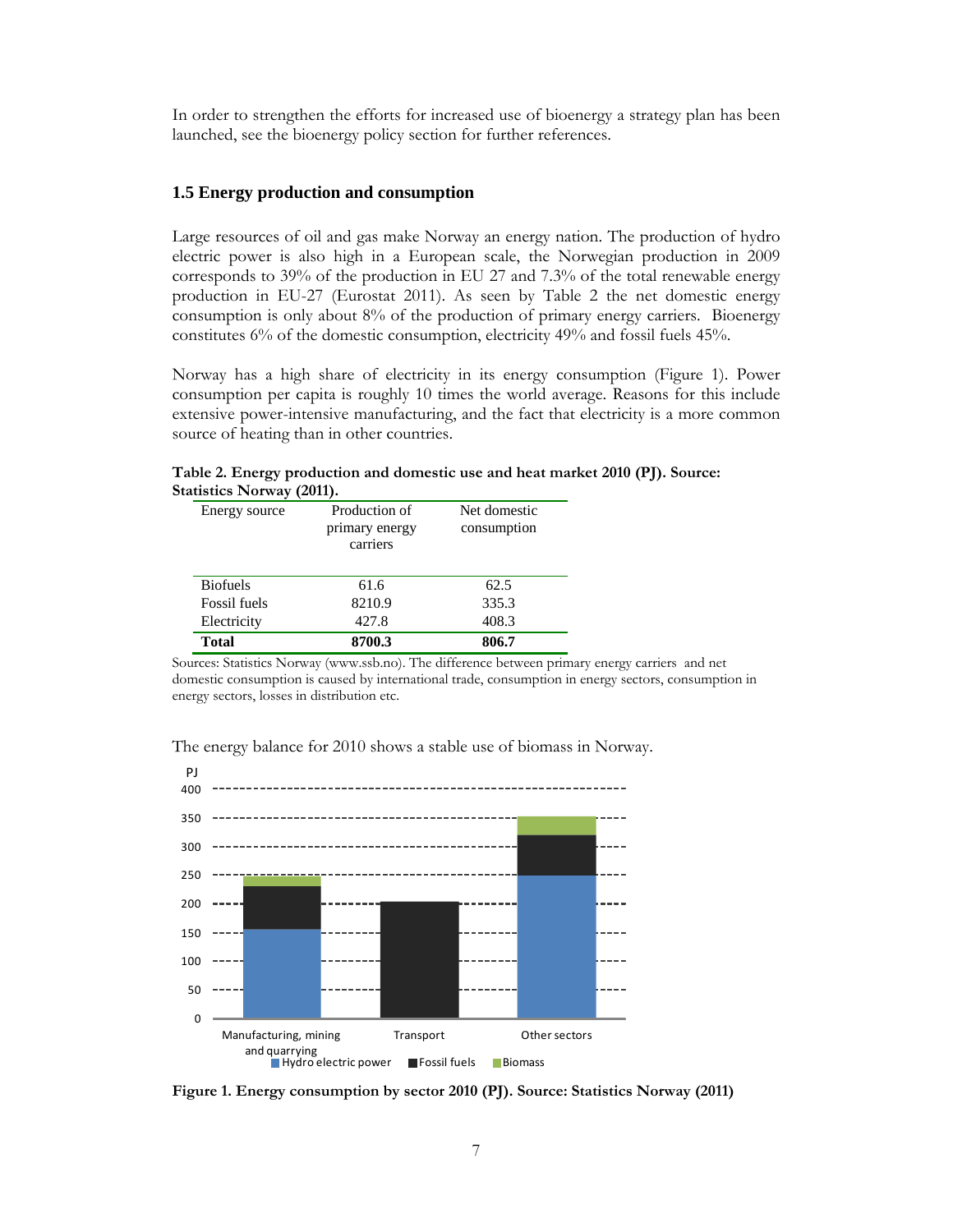The Norwegian electricity production is characterized by high dependence of hydro electric power, variation in annual production and limited transmission possibilities for export-import. 99% of the electricity production in Norway is hydro electric power, 0.6% thermal power and 0.4% wind power. The installed capacity increased steadily up to around 1990. Since 1990, policies have developed towards more focus on environmental objectives such as preservation of water falls. As a result, there has been very limited growth of hydropower capacity in recent years. More remodelling of existing plants and investments in small hydro-electric power stations have increased the capacity somewhat in recent years.

The annual hydro power production can vary between 89 TWh and 150 TWh, due to variations in precipitation and the consumption vary by temperature and industrial activities. The domestic production was 118.8TWh (427.8 PJ) in 2010 and the consumption electricity was 113.6 TWh (409 PJ) in 2010. Total export was 7.1 TWh, import 14.7 TWh. 39% of the electricity was consumed by industrial sectors (Manufacturing, mining and quarrying).

## **2. BIOENERGY POLICY**

#### **2.1 Targets and strategies**

In addition to the overall renewable energy and energy saving targets, the government has proposed a national target of 14 TWh/50 PJ increased use of bioenergy by 2020. A strategy plan which outlines and coordinates necessary measures in order to reach the bioenergy target was lunched 1 April 2008 (Strategi for økt utbygging av bioenergy, Oljeog energidepartementet, 2008). Measures in the field of bioenergy are divided among different policy areas, where environment, energy, agriculture, forestry and rural development are the most important. By joint focus and better coordination the target will be reached.

The main strategy for fulfilling the bioenergy target is to increase the use of bioenergy for heating followed by a balanced increase in the supply of wood and forest based fuels. The strategy will be support by the following range of measures:

- Establishment of a bioenergy forum lead by the Minister for Petroleum and Energy
- Regulatory energy and climate planning by all municipalities
- Compulsory water born heating distribution in public buildings above 500 m2
- Removal of compulsory reduction in transmission tariffs for spot electricity used for central heating
- Investment support for district heating, central heating based on renewable energy and conversion of fossil fuel based heat production in industry
- Support for harvesting residues from logging and thinings
- Tax incentives for investments in bioenergy in the forestry sector
- Increased investment support for pellet stoves in private households
- Prohibition against instalment and replacement of oil-burners in new and existing buildings
- Increase budgets for R&D in the field of renewable energy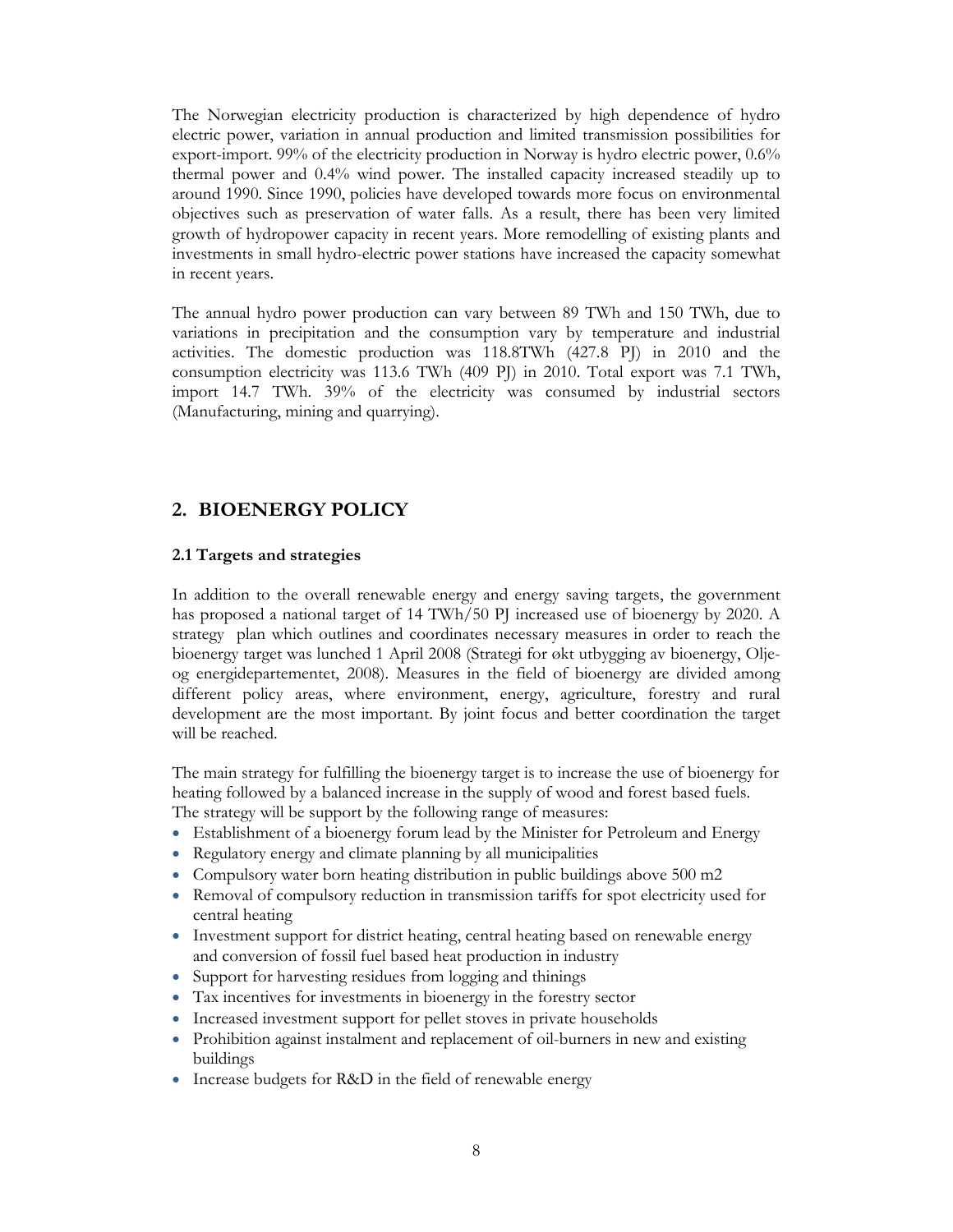- Development of efficient logistics and supply changes for forest and wood waste based fuel
- Various information and advisory measures

As mentioned above there is a variety of support measures which supports the development of bioenergy. Besides Enova SF, Innovation Norway gives support to district heating and other bio-based energy systems. Investments costs for heating can be supported with 20-40%, a common support level in Europe. The Norwegian Agricultural Authority handles the support and tax measures for forest operations and investments related to bioenergy. Small incentives and relatively low electricity prices explains the low production of bio-based electricity in Norway. The government is currently taking up the discussion with Sweden to establish a common market for green certificates, mine while electricity production from bioenergy will be given investment support on the same terms as heat production.

Besides investment support, grants for R&D by the Norwegian Research council will be an important instrument for fulfilling the bioenergy strategy. Research and development activities within the field of bioenergy have been relatively low up to recently. The governmental funding for research and development in renewable energy was NOK 250 mill in 2006, of which 44 mill was allocated to renewable energy including solar, wind, bio, ocean and water energy (www.forskningsradet.no). 2007 figures were at the same level. Funding for research and development activities within bioenergy are currently increasing as a result of new national targets for renewable energy and reduced GHGemissions.

Different processes are initiated to explore research needs and opportunities related to renewable energy including bioenergy, including the strategy process *Energi21*. The purpose of Energi21 was to establish a broad and unified R&D strategy between the Government and private industry within the energy sector (www.energi21.no). Among others the strategy gives priority to research in the filed of efficient and renewable heating.

## **3. DOMESTIC BIOMASS RESOURCES**

#### **3.1. Biological potential**

Less than half of the annual growth of roundwood in Norway is harvested annually, hence forest resources represents the major potential for increased bioenergy production in Norway. The sustainable potential use of biomass for energy production is uncertain, but are estimated to be around 140 PJ (39 TWh), close to a threefold of the current production (Figure 2.). The potential will be larger if more of existing roundwood harvest is directly used for energy production in stead of use by the forest industries. Agricultural land can also be used for energy crops, but limited availability of agricultural land limits the potential (agricultural land covers 3.2% of total land area). The theoretical potential, if all biomass resources where used for energy production would be around 180-210 PJ (50-55 TWh).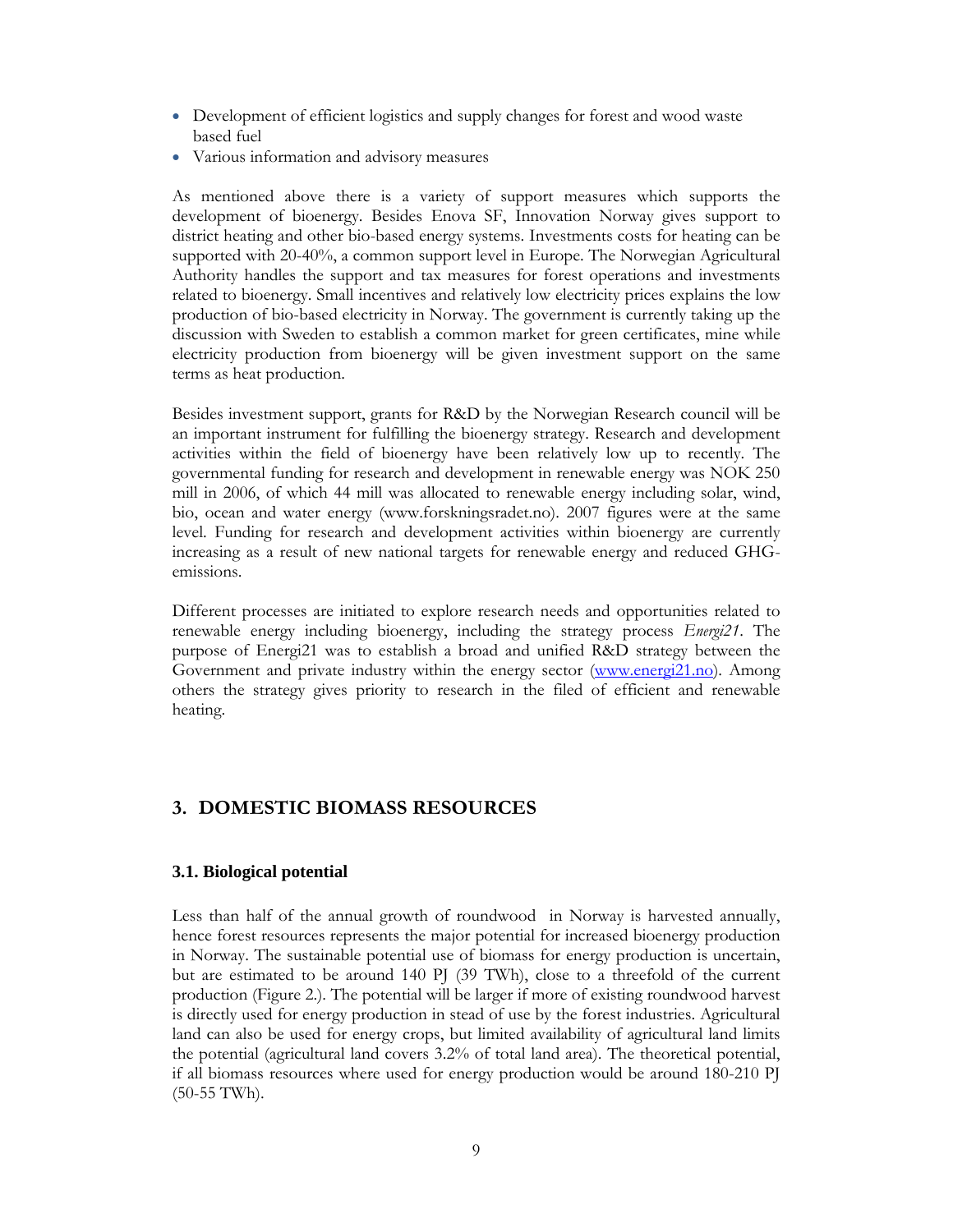In 2008 a potential study for biogas was carried out by Enova. The study shows a annual potential for biogas production of 6,1 TWh / 22 PJ.



**Figure 2. Current use and potential use of biomass for energy production in Norway. Based on Langerud et.al 2007 and Bernard & Bugge 2006.** 

#### **3.2 Economic potential**

Table 3 is based on a study by Bernard & Bugge (2007) who classified the biomass potential into cost classes. The costs include procurement, transport, treatment, storage, etc. The results illustrate that increased energy prices and/or reduced biomass costs are needed if the biomass potential shall be utilized for energy production

| Twice of Bromwoo recourses by cool chootes, Bused on Bernard to Bugge (2007) |         |           |             |         |  |  |  |
|------------------------------------------------------------------------------|---------|-----------|-------------|---------|--|--|--|
| $\leq 0$                                                                     | $0 - 2$ | $2 - 3.5$ | $3.5 - 5$   | $5 - 7$ |  |  |  |
| Euro/G                                                                       | Euro/GI | Euro/G    | Euro/G      | Euro/G  |  |  |  |
|                                                                              |         |           | 9.7         | 22.3    |  |  |  |
|                                                                              |         |           | 3.6         | 10.8    |  |  |  |
|                                                                              |         | 0.4       | 5.4         | 8.6     |  |  |  |
|                                                                              | 0.4     |           | 7.2         | 3.6     |  |  |  |
| 1.8                                                                          |         |           | 1.1         | 0.7     |  |  |  |
| 5.4                                                                          |         |           |             |         |  |  |  |
| 1.8                                                                          | 1.1     |           |             |         |  |  |  |
| 9.0                                                                          | 1.4     | 0.4       | <b>27.0</b> | 46.1    |  |  |  |
|                                                                              |         |           |             |         |  |  |  |

| Table 3. Biomass resources by cost classes. Based on Bernard & Bugge (2007) |  |  |  |
|-----------------------------------------------------------------------------|--|--|--|
|                                                                             |  |  |  |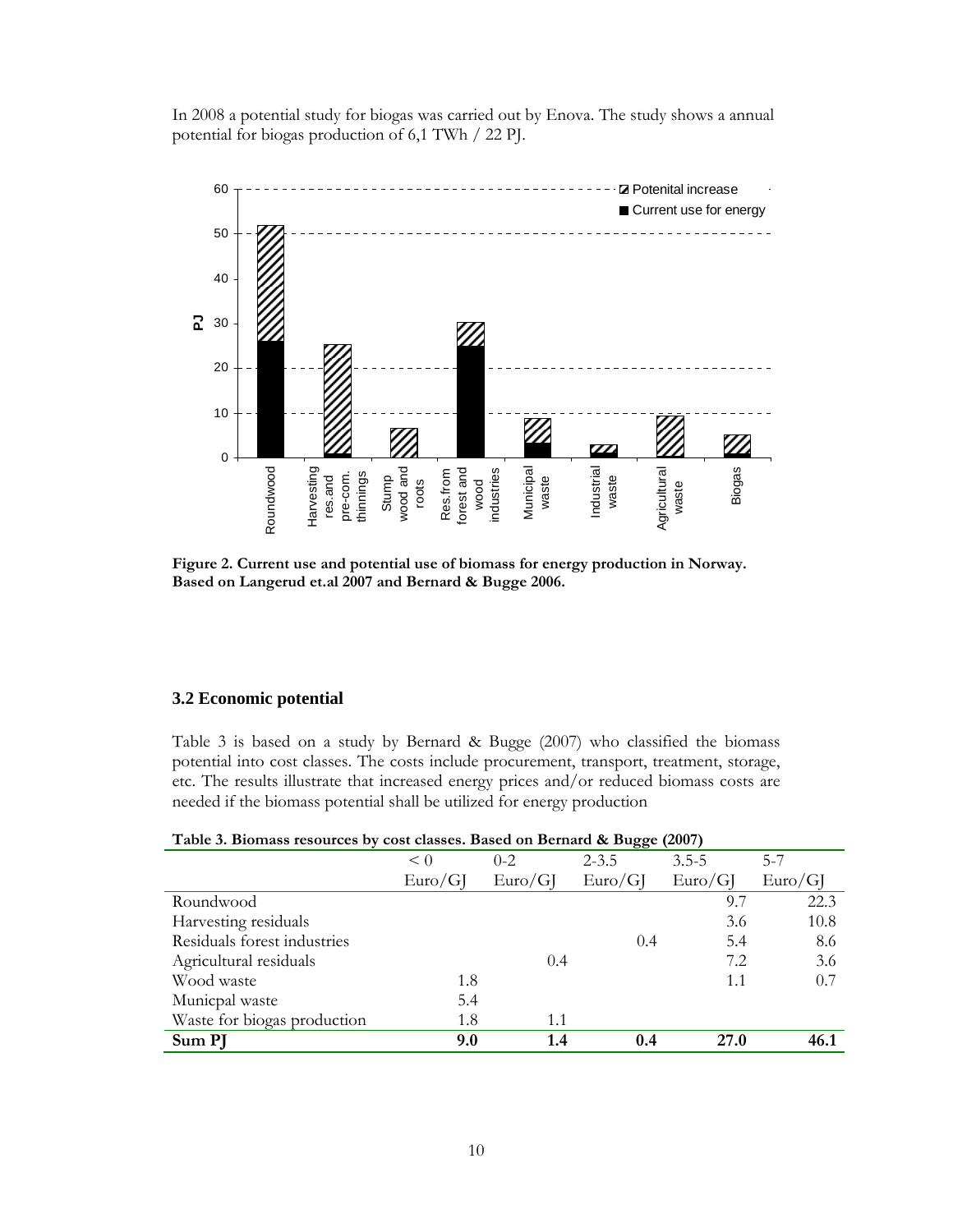## **4. CURRENT AND EXPECTED FUTURE ENERGY USE OF BIOMASS**

#### **4.1 Current bioenergy production**

Statistics Norway reports the total bioenergy consumption in 2010 to be 53 PJ including biomass use in district heating. About 50% of the consumption is heat produced in wood stoves in private households and 35% is bioenergy in forest industries with limited availability of statistical data. Table 4 gives estimates of domestic bioenergy production based on different biofuels.

|                                 | Quantity (1000 ton) | Heat value (GJ/ton) | Energy<br>content (PI) |
|---------------------------------|---------------------|---------------------|------------------------|
| Firwood in households           | 1488                | 13,7                | 25.0                   |
| Waste in district heating       | 2000                | 4,7                 | 9.4                    |
| Wood chips and bark in district | 445                 | 11                  | 4.9                    |
| heating                         |                     |                     |                        |
| <b>Briquettes</b>               | 31.3                | 16,9                | 0,7                    |
| Pellets                         | 45.1                | 17,3                | 0.6                    |
| Residuals in pulp and paper     | 1170                | 10                  | 11.7                   |
| Other industries including      | 470                 | 10                  | 4.7                    |
| sawmills                        |                     |                     |                        |
| <b>SUM</b>                      |                     |                     | 57.7                   |

#### **Table 4. Domestic bioenergy production 2010 for heating.**

Based on data from www.ssb.no (energy balance and district heating figures 2010) and www.nobio.no (pellets and briquettes).

The electricity production based on biomass is around 0.5 TWh/1.8 PJ and based on biomass from waste and residuals in wood pulp production.

The use of biodiesel is growing rapidly in Norway and increased from 39.2 million litres in 2007 to 103.6 million litres in 2008 which is about 4% of the total diesel consumption for transport. 96% of the biodiesel consumption is blended with regular diesel. The consumption of bioethanol is still very limited in Norway (Statistics Norway 2009). There are currently only two producers of biodiesel in Norway. The production is based on mainly imported rapsoil. Bioethanol is not produced in Norway and the import is limited but increasing. There is also an increasing interest investments and research in second generation biofuel.

#### **4.2 Future use**

The main barriers for increased use of bioenergy in Norway is relatively low prices of electricity in relation to the investment costs for bioenergy systems. In existing buildings, Increased used of bioenergy is in the short run limited to current infrastructure, water born heat distribution and chimneys in private households. Figure 3 shows the existing use and estimated potential for different bioenergy technologies in Norway based on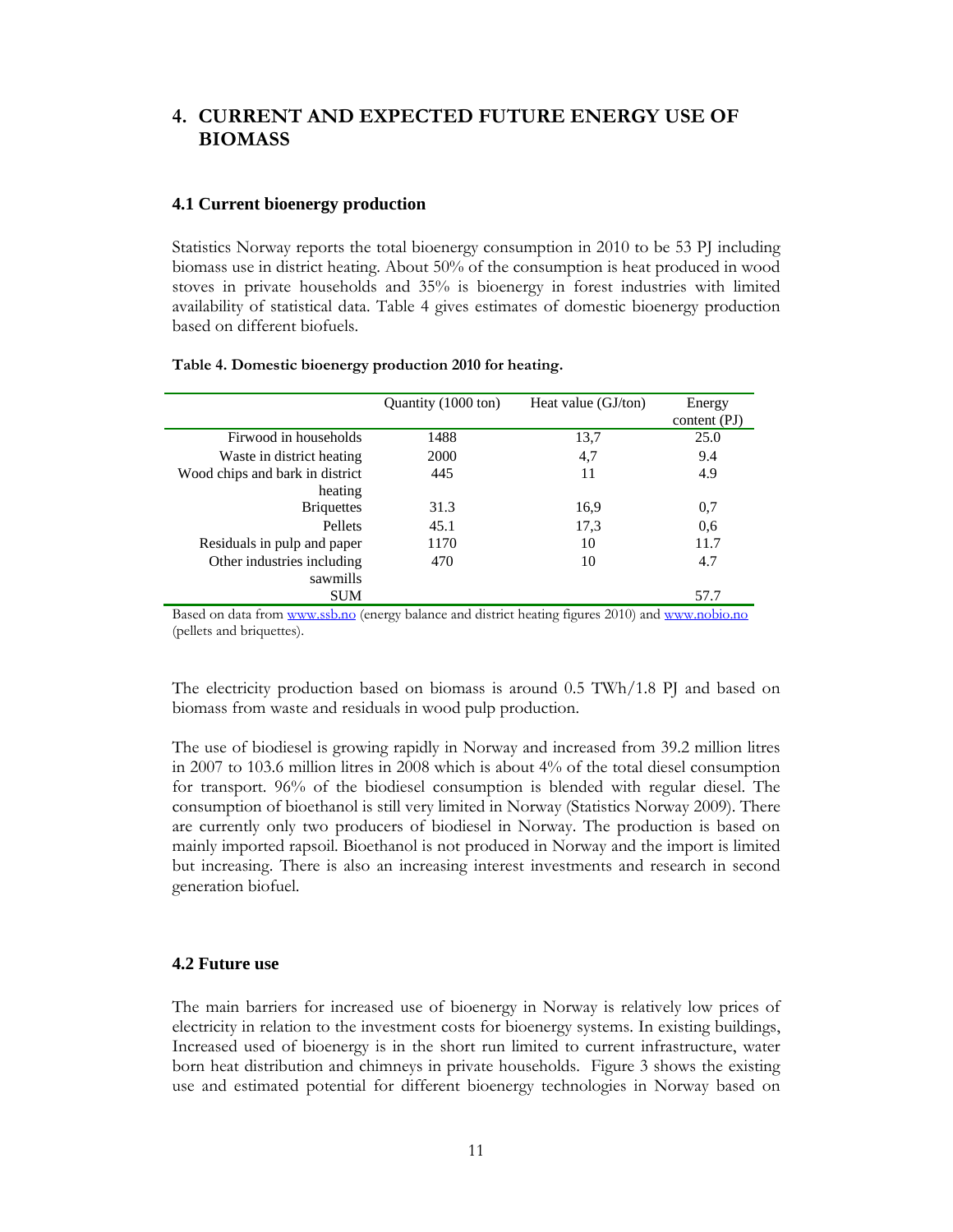current infrastructure and potential in new buildings. The total economic potential is around 100 PJ.



**Figure 3. Net production of bioenergy and estimated potential for increased bioenergy production by increased use of wood stoves and replacement of fossil fuels. The potential for wood based district heating and wood based central heating cannot be added as replacement of fossil fuels in service sectors and multi-dwelling buildings in urban areas are included in both. Based on Trømborg et al (2007a and b)** 

A recent study by Trømborg et al (2011) shows how the price of biomass as well as other fuel prices affect the competitiveness of biomass in central and district heating in Norway. Heat pumps in central heating systems represent strong competition to biomass under the assumptions in this study and hence limit the use of biomass. The production of heat based on biomass in central heating and expansion of existing district heating plants is estimated to increase with around 3 TWh under a likely development in the biomass and energy markets. The increased production will be between 2 and close to 6 TWh by 2020 depending of the development of energy prices. Increased production above 5 TWh will demand a combination of very high electricity prices and significant increases in the support to biomass and bioenergy production. The government target of 14 TWh more bioenergy by 2020 compared to the 2007-level is not likely to be met by the heat market. The current energy in the transport sector is 58 TWh and increased use of liquid biofuels can be a mean to fulfill the government target for bioenergy.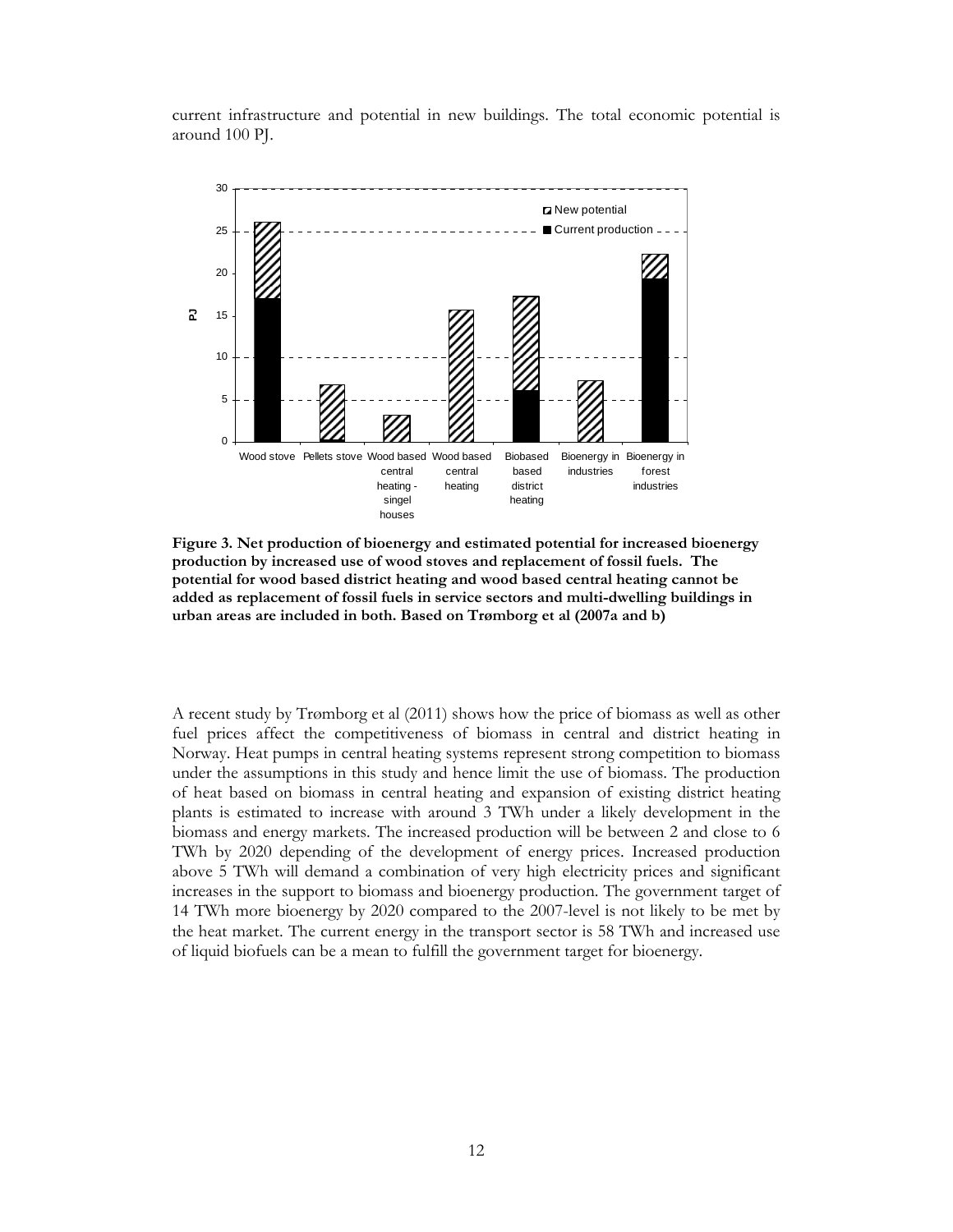## **5. CURRENT BIOMASS USERS**

As shown above, the main sources bioenergy in Norway is firewood used in the households and wood residues used in the forest industries. About 60% of the households in Norway have furnaces for solid fuel, mainly wood stoves. The use of pellet stoves is increasing, but plays a minor role in the heat market. 7 600 pellets stoves where sold in Norway between 2003 and 2006. Electricity constitutes 76% of the stationary energy consumption in households, fuelwood 17%, oil/kerosene 5%, district heating 1% and fossil fuels like LPG, coal and natural gas 1% (2005 figures from www.ssb.no).

The use of district heating is slowly but steadily increasing. Figure 5 shows the fuel used in district heating. As illustrated by the figure, biomass including waste



**Figure 5. Consumption of fuel used for gross production of district heating. 1998-2007. PJ. Based on data from www.ssb.no** 

The forest industries in Norway consist of close to 300 sawmills, 18 pulp and paper mills and 3 mills that produce particle board (Trømborg& Sjølie 2011).

Figure 6 shows the production, import, export and domestic sales of wood pellet in Norway. The domestic sales of briquettes was 48 000 tonnes in 2010.

The consumption of firewood in household was estimated to be 25 PJ (6.95 TWh) in 2010 with a net energy delivery of 15.1 PJ (4.21 TWh) (Statistics Norway 2011<sup>1</sup>).

 $\overline{a}$ <sup>1</sup> http://www.ssb.no/vis/magasinet/miljo/art-2011-11-15-01.html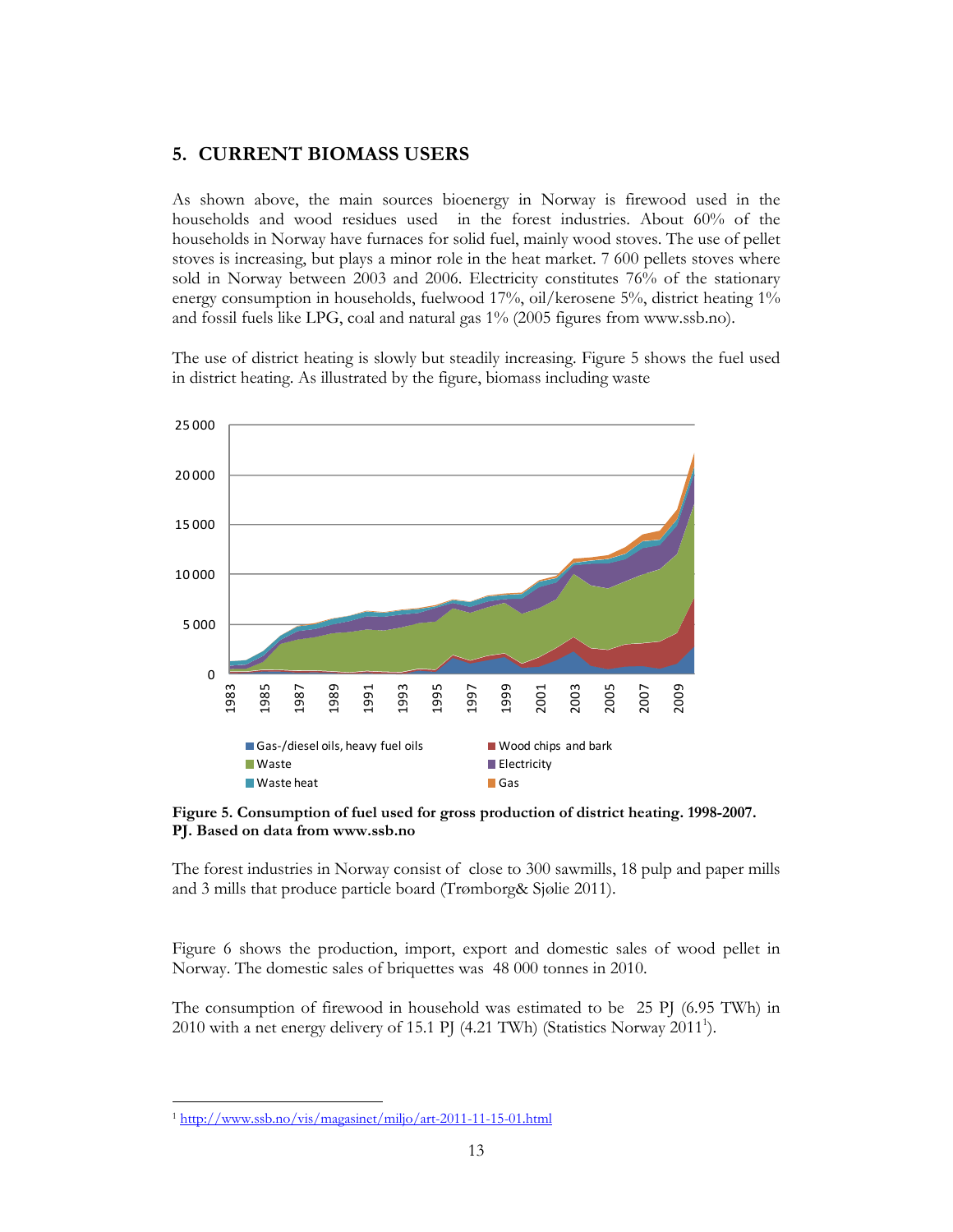

**Figure 6. Production, import, export and domestic sales of wood pellets in Norway in tonnes. Based on data from the Norwegian Bioenergy Assocation (www.nobio.no)** 

## **6. BIOMASS PRICES**

Norway has a relatively high price levels both for wood and labour compared to other European countries. As a result, prices of biofuels are also relatively high compared to other countries.

Figure 7 shows the bulk price development up to 2010 for wood pellets and briquettes relative to 2004.



**Figure 7. Development of bulk prices for wood pellets and briquettes relative to 2004 in nominal prices. Based on data from the Norwegian Bioenergy Assocation (www.nobio.no)** 

The current market price for wood chips in Norway is between 7.2 and 7.7  $\epsilon$ /GJ delivered plant. Table 5 shows estimated wood chips costs delivered plant based on 2010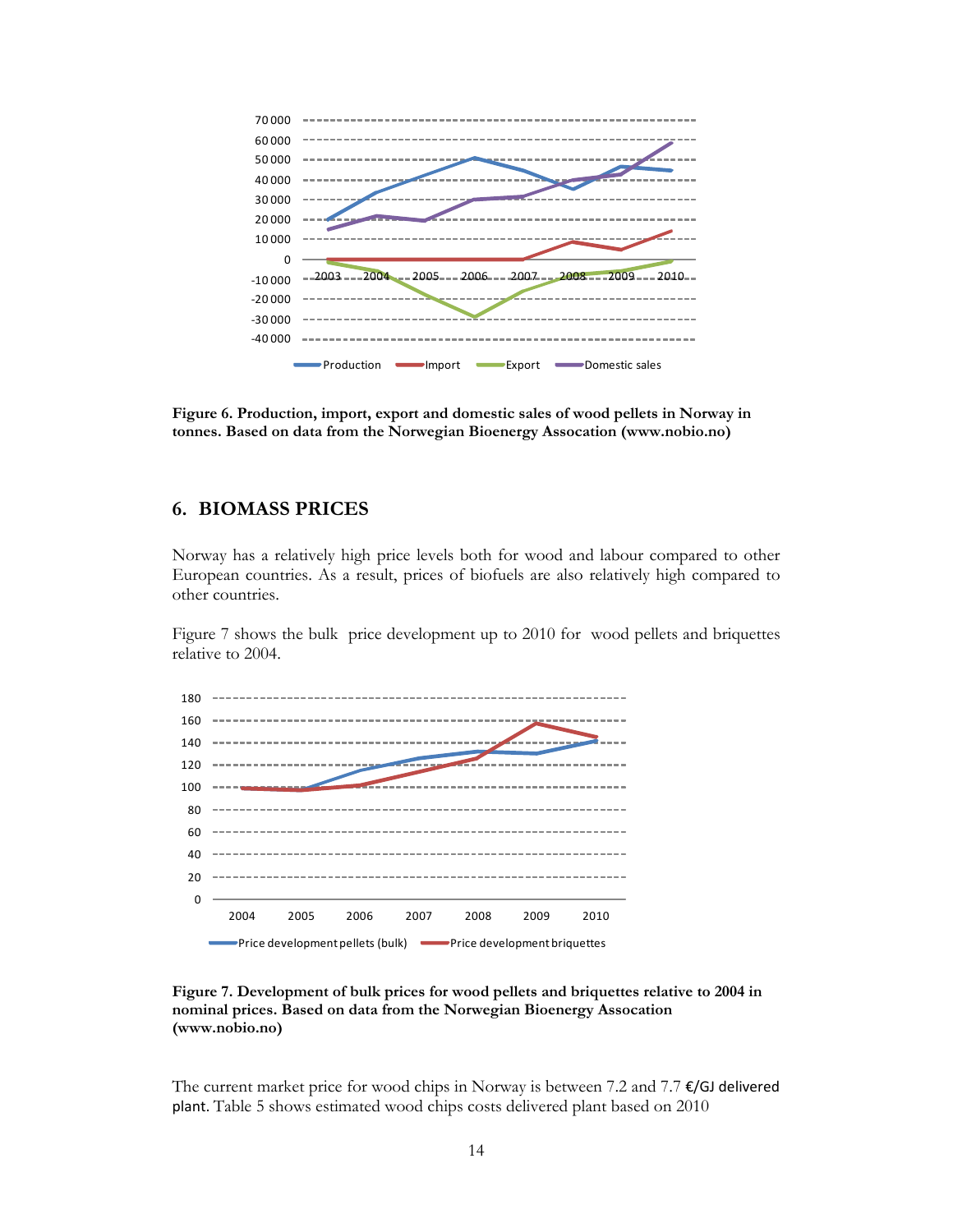roundwood prices. The estimations show that current biofuel prices make pulpwood a competitive source of biomass for energy production.

|                            | Av.<br>roadside<br>price per<br>m <sub>3</sub> | Transp.<br>40 km | <b>Chipping</b><br>and<br>storage | Adm<br>5% | <b>Sum</b><br>$\epsilon$ m3 | $\epsilon$ MWh | $\bigoplus$ GJ | Average<br>harvest<br>in 1000' |
|----------------------------|------------------------------------------------|------------------|-----------------------------------|-----------|-----------------------------|----------------|----------------|--------------------------------|
| Spruce pulpwood            | 32,8                                           | 6,0              | 6,3                               | 1,6       | 46,7                        | 25,8           | 7,15           | 3 0 2 4                        |
| Pine pulpwood              | 34,5                                           | 6,0              | 6.3                               | 1,7       | 48.5                        | 21,0           | 5,83           | 670                            |
| Non-coniferous<br>pulpwood | 36,3                                           | 6,0              | 6.3                               | 1,8       | 50,4                        | 21,6           | 5.99           | 116                            |
| <b>Biowood</b>             | 17.6                                           | 6,0              | 6,3                               | 0.9       | 32.5                        | 16.2           | 4.51           | 200                            |

|         |  |  | Table 5. Wood chips costs based on 2010 pulpwood prices. Based on data from Statistics |  |  |  |
|---------|--|--|----------------------------------------------------------------------------------------|--|--|--|
| Norway. |  |  |                                                                                        |  |  |  |

The use of harvest residues is limited but increasing in Norway. 2-2.5 TWh of residues can be utilized when the market develops (Trømborg et al 2011).

## **7. BIOMASS IMPORT AND EXPORT**

Norway is a significant importer of wood. The main part of the import is used for pulp and paper production. A share of the imported wood are utilised for energy production, either directly (wood fuel) or indirectly through use of biproducts like bark, sawdust and black liquid. Table 7 shows that the wood import gave around 3.4 PJ of immediate energy production in 2007. Eventually will most of the wood import be utilised for energy (paper, waste wood from buildings etc), but only the immediate use is estimated here. Import of other biomass than wood for energy use is very limited. The wood export is also significant.

| WWW.00D.11O            |                                          |                                         |                                   |                                          |  |
|------------------------|------------------------------------------|-----------------------------------------|-----------------------------------|------------------------------------------|--|
| Commodity              | Imports,<br>000' solid<br>m <sub>3</sub> | For energy<br>use in<br>Norway<br>GJ/m3 | Energy<br>use in<br>Norway,<br>РJ | Exports,<br>000' solid<br>m <sub>3</sub> |  |
| Wood fuel              | 164                                      | 7,2                                     | 1,2                               | 3                                        |  |
| Chips or particles     | 929                                      | 0,7                                     | 0,7                               | 42                                       |  |
| Waste wood and sawdust | 312                                      | 3,6                                     | 1,1                               | 187                                      |  |
| Sawlogs, conifers      | 288                                      | 1,3                                     | 0,4                               | 331                                      |  |
| Pulpwood, conifers     | 1698                                     | 1,6                                     | 2,7                               | 580                                      |  |
| Sum                    | 3 3 9 1                                  |                                         | 6,0                               | 1 1 4 3                                  |  |

**Table 5. Import of wood for energy production 2007 in 1000 solid m3. Based on**  www.ssb.no

Energy/m3 is based on the estimated share that are utilized for energy production (bark and sawdust within the sawmills and for pellets, waste wood for district heating, black liquid in the chemical pulp production, waste in mechanical pulp production).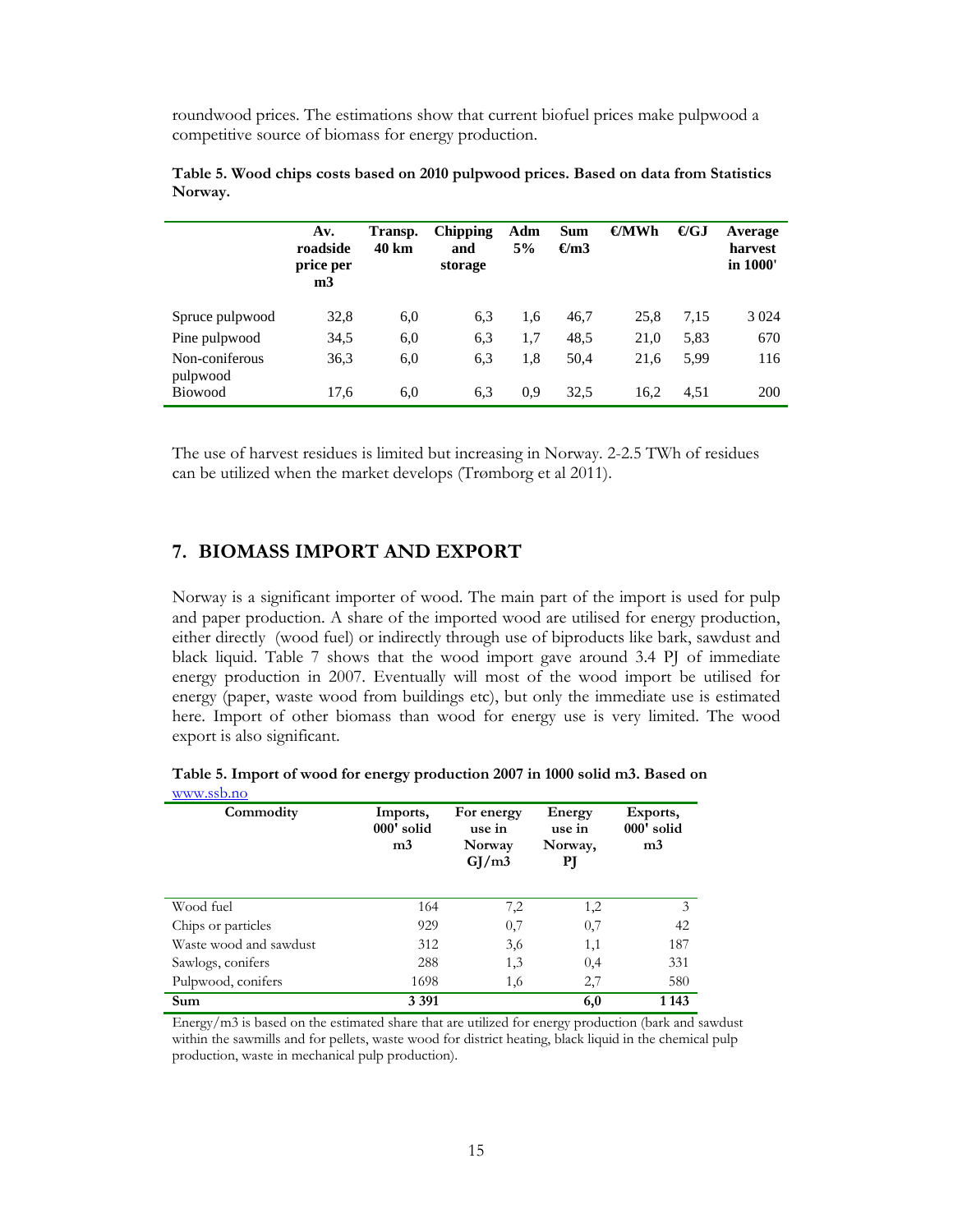The forest industries imports relatively large volumes of wood, mainly pulpwood, chips and particles. The total wood import was 2.5 mill tonnes in 2007 and the export 0.9 mill tonnes. Sweden is the major origin for import and export. Other countries for import to Norway is Russia and the Baltic states.

Table 6 shows the trade with pelles and briquettes. The increase in pellets production has to large extent been exported as domestic consumption is still low. Sweden is the main importer of pellets from Norway, whereas the Baltic countries are the main importer of briquettes (official statistics on trade flows not available).

A large pellets plant with an annual production capacity of 450 000 has recently started up in North Western Norway (BioWood Norway). When in full operation it will change the trade figures as it is mainly targeted on export.

|                  |            | 2003    | 2004    | 2005     | 2006     | 2007     | 2008    | 2009    | 2010    |
|------------------|------------|---------|---------|----------|----------|----------|---------|---------|---------|
| <b>Briquette</b> | Production | 2 7 9 1 | 29 5 94 | 37 615   | 42 171   | 38 676   | 37 38 3 | 30 336  | 31 255  |
| S                |            |         |         |          |          |          |         |         |         |
|                  | Import     | 2 7 6 0 | 672     | 2 3 9 2  | 786      | 6 5 0 4  | 6789    | 11 250  | 19 568  |
|                  | Export     | 589     | 1 0 3 8 | 899      | 4 3 3 9  | 1 1 7 7  | 2758    | 1 3 3 7 | 4 7 9 0 |
|                  | Domestic   | 27 661  | 28 904  | 35 912   | 34 194   | 40 711   | 40 904  | 41 508  | 48 071  |
|                  | sales      |         |         |          |          |          |         |         |         |
| Pellets          | Production | 20 29 6 | 33 567  | 42 3 3 9 | 51 340   | 44 827   | 35 1 15 | 46 624  | 45 100  |
|                  | Import     | 300     | 237     | 232      | $\Omega$ | $\Omega$ | 9 0 8 0 | 4 8 4 9 | 14 014  |
|                  | Export     | 1 2 9 7 | 5 5 6 6 | 17980    | 29 003   | 15 672   | 7800    | 5796    | 755     |
|                  | Domestic   | 15 322  | 22 0 55 | 19 497   | 30 184   | 31 868   | 39 791  | 42 943  | 58 505  |
|                  | sales      |         |         |          |          |          |         |         |         |

#### **Table 6. Production, import, export and domestic sales of pellets and briquettes 2003- 2010. Data from www.nobio.no**

Table 7 shows import and export of biofuels and some other major wood assortments in 2010.

**Table 7. Export and import of biomass 2010. Source: Statistic Norway 2011.** 

| Type                                         | Import  | <b>Eksport</b> |
|----------------------------------------------|---------|----------------|
| Firewood                                     | 95 249  | 12 9 84        |
| Wood chips for pulp and paper production     | 453 412 | 49 5 9 6       |
| Wood pellets for energy production           | 17410   | 3 5 9 0        |
| Coniferous sawlogs                           | 253 769 | 198 551        |
| Pine pulpwood                                | 1 749   | 336 208        |
| Spruce pulpwood and other conif. except pine | 687458  | 231 168        |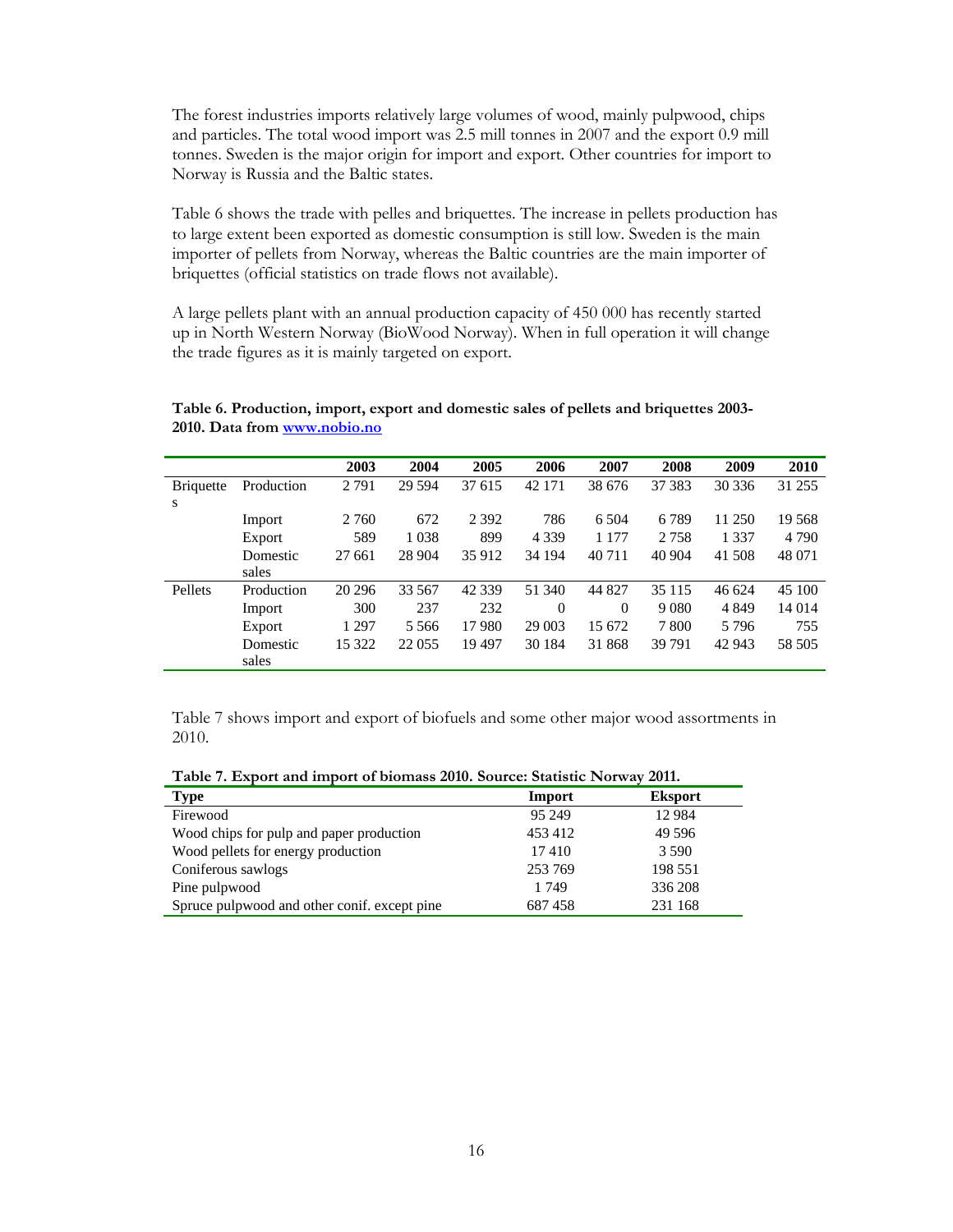## **8. BARRIERS AND OPPORTUNITIES**

Enova initiated in 2007 a study of barriers to increased use of biomass for heating in Norway. The report from the study was carried out named "Ten years with red figures" and pointed out lack of infra structure and profitability as the two main barriers (Anon 2007). 75% of the buildings for living and 50% of the buildings in the service sectors are based on heating by electric space heaters. The study pointed out that there are profitable bioenergy projects, however that the profitability is low and many projects are therefore stopped. Low electricity prices combined with high investment costs for bioenergy are the main reasons for low profitability. The effect of public incentives is reduced by price variations, uncertainty about future price development and the market system for electricity. The effect of different price levels for heating is illustrated by **Error! Reference source not found.** above.

Other barriers pointed out by the study are lack of know-how in the value chain for bioenergy, including contractors, politicians, consultants and consumers. The availability of biomass is in general no barrier for energy production, increasing demand will however effect prices and hence profitability of energy production. The dominant role of the forest owners associations in the regional markets is viewed as a problem by some actors, others see it as necessary to establish a more industrial production chain.

The opportunities for bioenergy in Norway is availability of domestic biomass resources, increasing demand for renewable energy, more political attention and incentives and increased resources for R&D for development of more efficient value chains including appropriate technology for sustainable biomass supply and energy conversions appropriate for Norwegian buildings. Some years ahead, second generation biofuels based on forest resources can be an opportunity for increased use of bioenergy in Norway.

#### **References**

Anon 2007: 10 ÅR MED RØDE TALL - Barrierer for økt utbygging av lokale varmesentraler og nærvarmeanlegg. Studie for Enova SF 2007

Norsk Bioenergiforening, Norsk Varmepumpeforening, Norsk Petroleumsinstitutt (In Norwegian)

Bernard, B & Bugge, L.2006: Biomasse – nok til alle gode formål? Rapport KanEnergi 2006. http://www.kanenergi.no/oslo/kanenergi.nsf/Attachments/biorapport.pdf/\$FILE/biorapport. pdf

Bolkesjø. T.F., Trømborg, E. & Solberg, B. 2006. Bioenergy from the forest sector: Economic potential and interactions with timber and forest products markets in Norway. *Scandinavian Journal of Forest Research*, 21: 175-185.

Bolkesjø. T.F., Trømborg, E. & Solberg, B. 2006. Biomass market and trade in Norway: Status and future prospects. Country Report for IEA Task 40. http://www.bioenergytrade.org

Eurostat 2011: Renewable energy statistics 2009. Available at http://epp.eurostat.ec.europa.eu/tgm/table.do?tab=table&plugin=1&language=en&pcode=ten0 0082